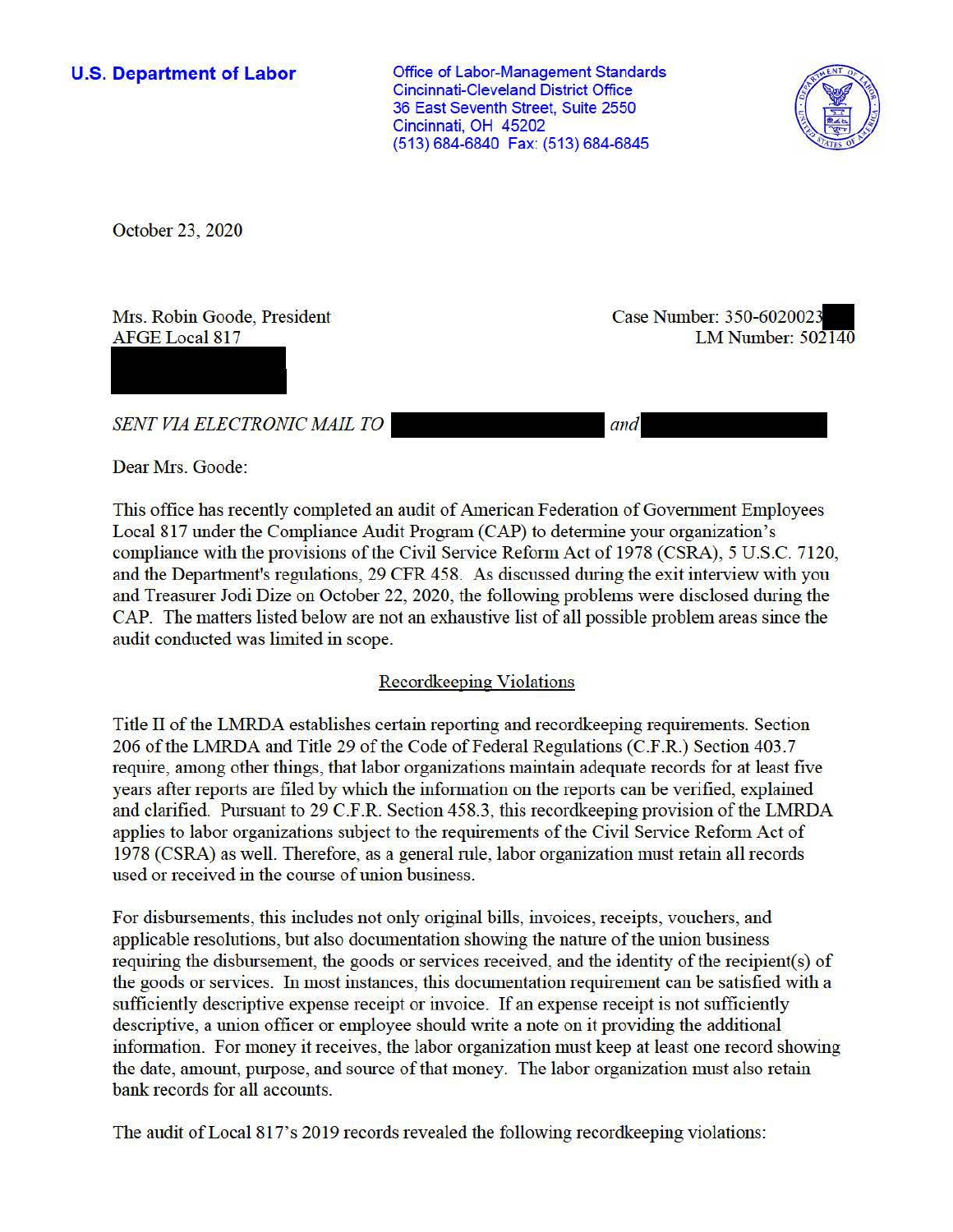Mrs. Robin Goode October 23, 2020 Page 2 of 5

# 1. General Reimbursed and Credit Card Expenses

Local 817 did not retain adequate documentation for reimbursed expenses and credit card expenses incurred by , Jodi Dize, and Robin Goode totaling at least [\\$2,818.01](https://2,818.01). For example, Local 817 failed to provide during the compliance audit copies of all hotel bills and airline tickets purchased for official travel. There were a total 18 instances during the audit period where there was a credit card charge, with no supporting documentation and only a supporting memo, signed by Jodi Dize and Robin Goode.

As noted above, labor organizations must retain original receipts, bills, and vouchers for all disbursements. The president and treasurer (or corresponding principal officers) of your union, who are required to sign your union's LM report, are responsible for properly maintaining union records.

## 2. Meal Expenses

Local 817's records of meal expenses did not always include written explanations of union business conducted or the names and titles of the persons incurring the restaurant charges. For example, there were charges at BJ's Restaurant, Tilted Kilt, Jalapeno's, Applebee's, Logan's Roadhouse, Papa Johns, and Top Golf, all of which failed to include written explanations of the union business conducted and the full names and titles of all persons who incurred the restaurant charges.

## 3. Disposition of Property

Local 817 did not maintain an inventory of property. The union must report the value of any union property on hand at the beginning and end of each year in Statement A of the LM-3. Therefore, Local 817 must retain an inventory or similar record of property on hand to verify, clarify, and explain the information that must be reported in Statement A. In addition, the union must maintain a record of property purchased, sold, donated or otherwise disposed of and also report that information on the LM-3 in the appropriate items. In the case of items given away to members, the union must retain records that identify the date the items were given away and the recipients of those items.

4. Failure to Record Receipts

Local 817 did not record in its receipts records some employer dues checkoff checks and some checks received from banks for interest earned on certificates of deposit totaling at least [\\$23,720.09.](https://23,720.09) For example, for the period of August 29, 2019 to December 20, 2019 there were 15 dues checkoff checks, totaling \$[20,897.66](https://20,897.66), which were deposited in Local 817's account, but not accounted for in the union's records. Union receipts records must include an adequate identification of all money the union receives. The records should show the date and amount received, and the source of the money.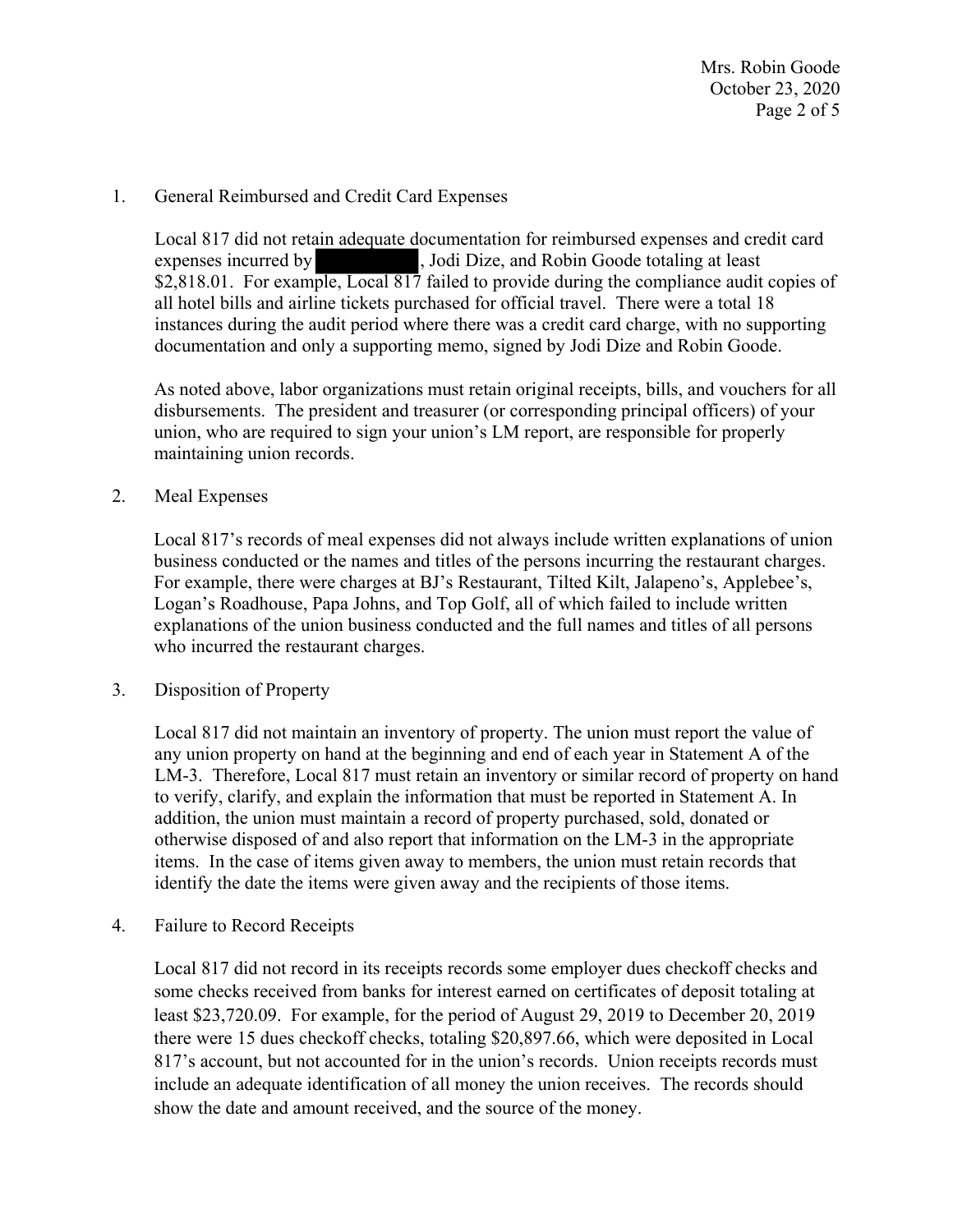Mrs. Robin Goode October 23, 2020 Page 3 of 5

#### 5. Failure to Record Disbursements

Local 817 did not record in its disbursements records all credit card expenses. For example, for the period of July 27, 2019 to December 26, 2019 there were a total of \$[16,644.72](https://16,644.72) in credit card disbursements from Local 817's account, but they were not accounted for in the union's records. Union disbursements must include an adequate identification of all money the union spends. The records should show the date and amount disbursed, and the source of the disbursement.

Based on your assurance that Local 817 will retain adequate documentation in the future, OLMS will take no further enforcement action at this time regarding the above violations.

# Reporting Violations

Pursuant to 29 C.F.R., Section 458.3, the reporting requirement under 29 C.F.R. Section 403.2 (see Section 201(b) of the Labor-Management Reporting and Disclosure Act (LMRDA)) is made applicable to labor organizations subject to the requirements of the CSRA. This provision requires labor organizations to file annual financial reports that accurately disclose their financial condition and operations. The audit disclosed a violation of this requirement. The Labor Organization Annual Report LM-3 filed by Local 817 for the fiscal year ended December 31, 2019, was deficient in the following areas:

## 1. Acquire/Dispose of Property

Item 13 (LM-3] (During the reporting period did your organization acquire or dispose of any assets in any manner other than by purchase or sale?) should have been answered, "Yes," because the union gave away t-shirts totaling more than \$886.44 during the year. The union must identify the type and value of any property received or given away in the additional information section of the LM report along with the identity of the recipient(s) or donor(s) of such property. The union does not have to itemize every recipient of such giveaways by name. The union can describe the recipients by broad categories if appropriate such as "members" or "new retirees." In addition, the union must report the cost, book value, and trade-in allowance for assets that it traded in.

## 2. Disbursements to Officers

Local 817 did not include some reimbursements to officers totaling at least \$10,847 in the amounts reported in Item 24 (All Officers and Disbursements to Officers). It appears the union erroneously reported these payments in Item 54.

The union must report most direct disbursements to Local 817 officers and some indirect disbursements made on behalf of its officers in Item 24. A "direct disbursement" to an officer is a payment made to an officer in the form of cash, property, goods, services, or other things of value. See the instructions for Item 24 for a discussion of certain direct disbursements to officers that do not have to be reported in Item 24. An "indirect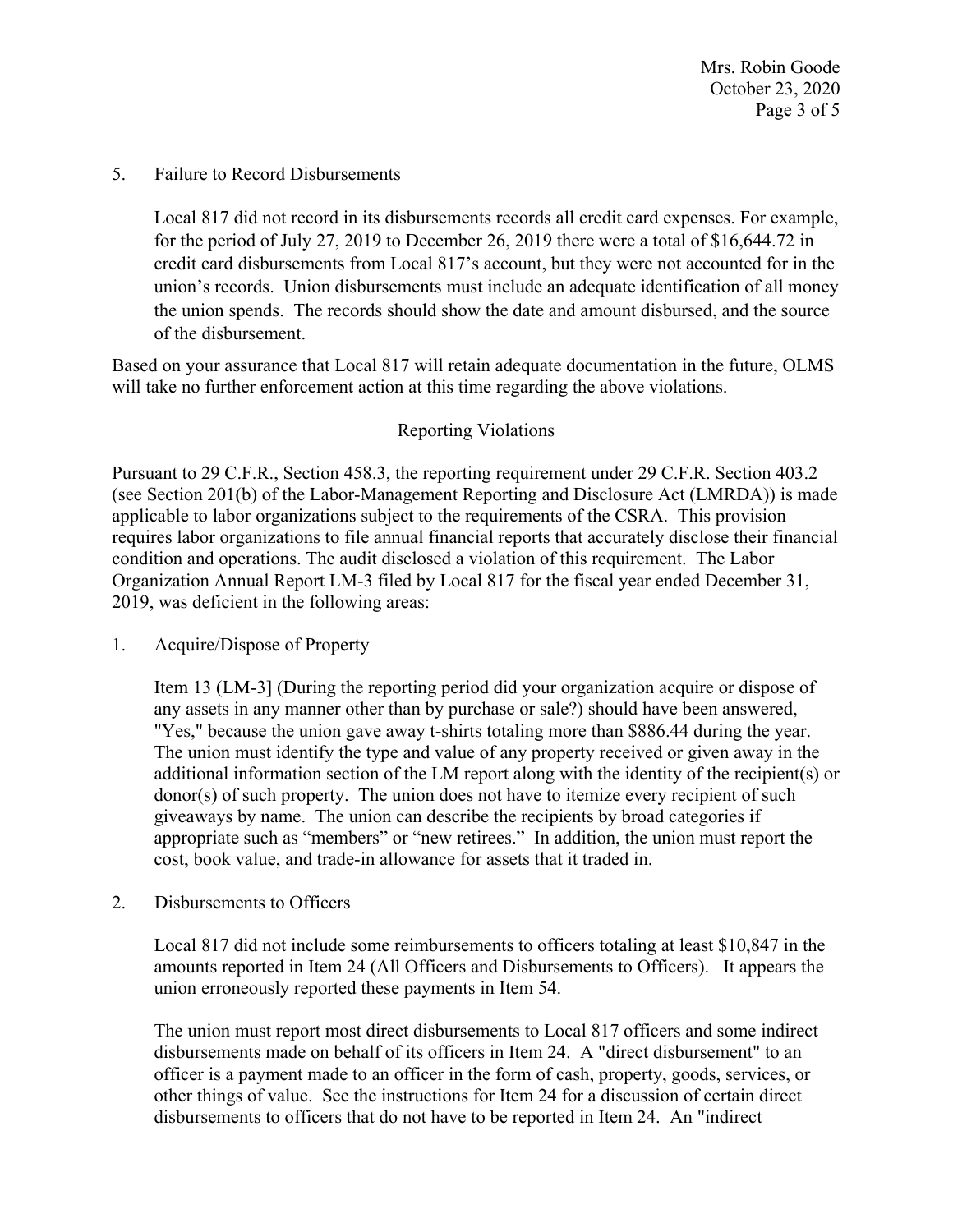Mrs. Robin Goode October 23, 2020 Page 4 of 5

disbursement" to an officer is a payment to another party (including a credit card company) for cash, property, goods, services, or other things of value received by or on behalf of an officer. However, indirect disbursements for temporary lodging (such as a union check issued to a hotel) or for transportation by a public carrier (such as an airline) for an officer traveling on union business should be reported in Item 48 (Office and Administrative Expense).

Local 817 did not report Vice President Charles Parks and the total amount of payments to him or on his behalf in Item 24 (All Officers and Disbursements to Officers). The union must report in Item 24 all persons who held office during the year, regardless of whether they received any payments from the union.

3. Failure to File Bylaws

Pursuant to 29 C.F.R. Section 458.3, the requirement under 29 C.F.R. Section 402.4 implementing LMRDA Section 201(a) is made applicable to labor organizations subject to the requirements of the CSRA. This provision requires labor organizations to file copies of any revised constitution and bylaws when it files its annual financial report. The audit disclosed a violation of this requirement. Local 817 amended its constitution and bylaws in 2009, but did not file the required copies with its LM report for that year.

Local 817 has now filed a copy of its constitution and bylaws.

4. Inadequate Bonding Reported

Pursuant to 29 C.F.R. Section 458.35, officers and employees of any labor organization subject to the CSRA are required to be bonded in accordance with Section 502(a) of the LMRDA. This provision requires that union officers and employees be bonded for no less than 10% of the total funds those individuals or their predecessors handled during the preceding fiscal year.

Local 817's officers and employees are currently bonded for \$12,500 with a safety net rider, but they must be bonded for at least \$15,276. Local 817 should update the policy and report adequate bonding coverage for its officers and employees.

I am not requiring that Local 817 file an amended LM report for 2019 to correct the deficient items, but Local 817 has agreed to properly report the deficient items on all future reports it files with OLMS.